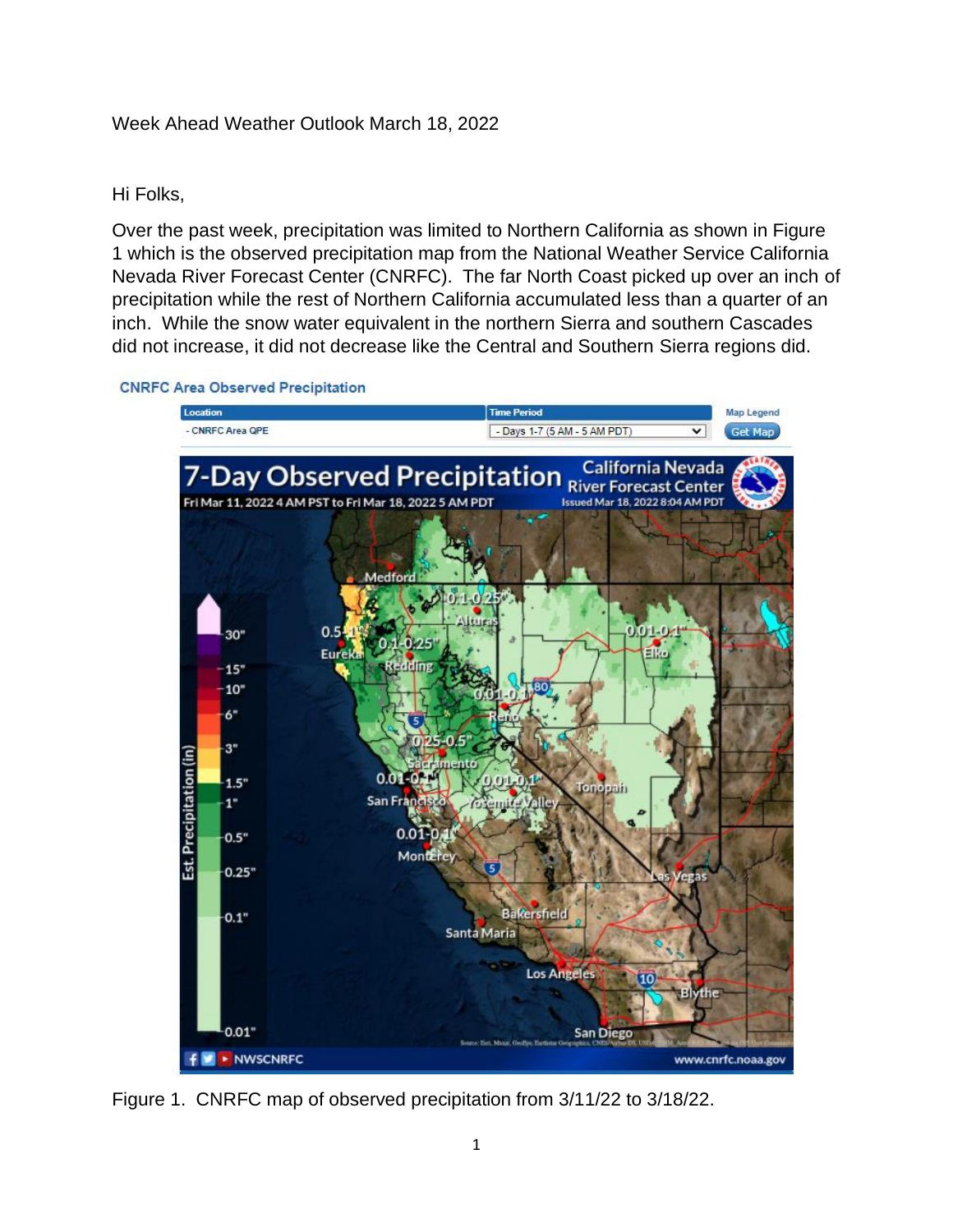Over the next six days another storm system is expected to drop out of the Gulf of Alaska bringing showers to more of the State as shown in the CNRFC's map of forecast precipitation in Figure 2. Accumulations are less than an inch and the cloud cover should slow the snow melt.



**CNRFC Area Precipitation Forecast** 

Figure 2. CNRFC map of forecast precipitation from 3/18/22 to 3/24/22.

Showers start today on the North Coast and spread across the State on Saturday. Things clear out on Sunday and as the new week starts, things warm up quickly. Heralding the heat are winds that will blow on Sunday. The Sacramento Weather Forecast Office provided the map of expected winds for Northern California for Sunday shown in Figure 3.